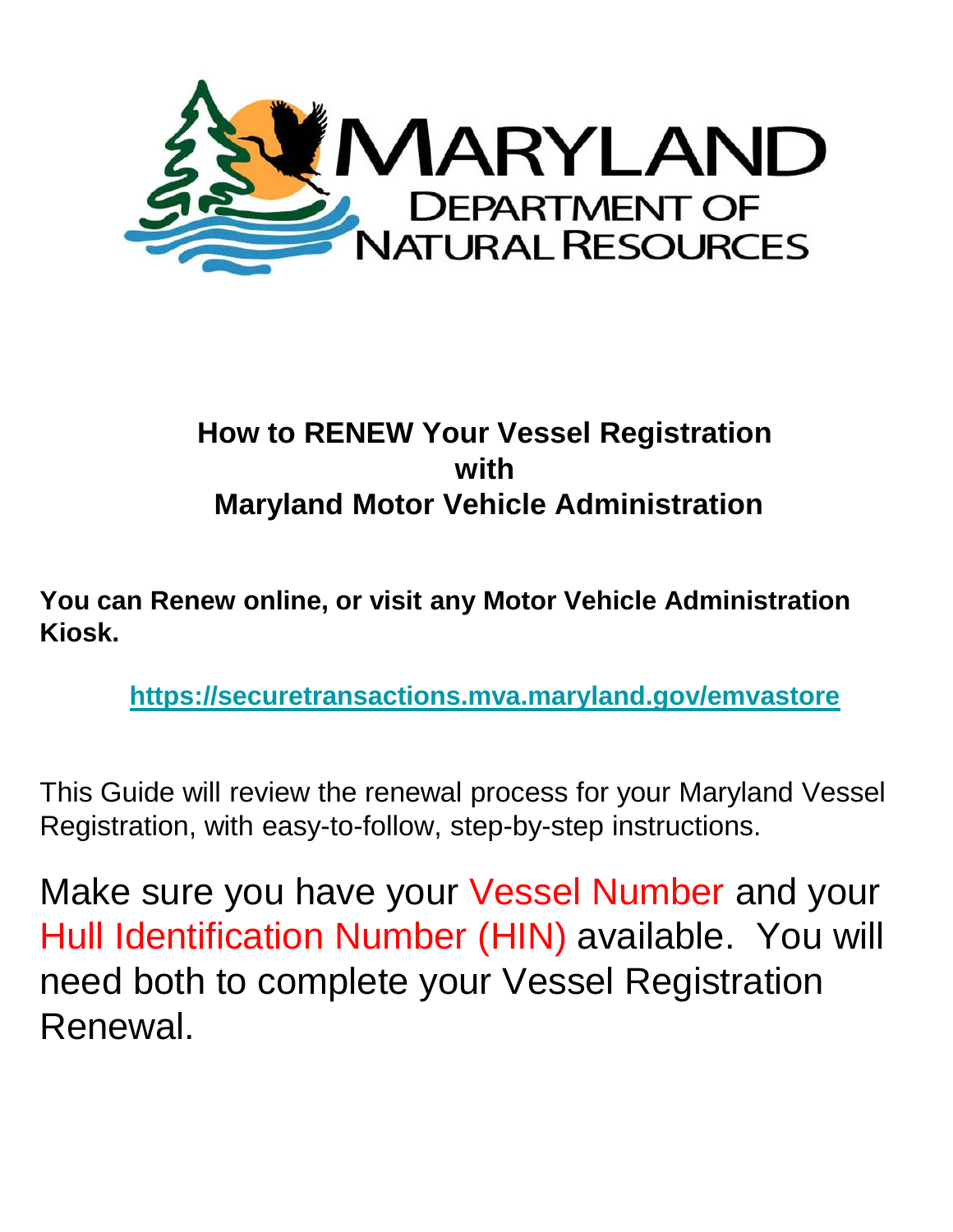To be eligible to renew your vessel registration online or through the MVA Kiosk, your vessel record must meet the following criteria:

- Be within the renewal time period
- Has an active status
- Previously completed a transaction for same vessel within the last 2 years
- No restrictions noted on your vessel record, or customer record
- Customer record must be complete with valid mailing address
- Vessel record must be complete with all required information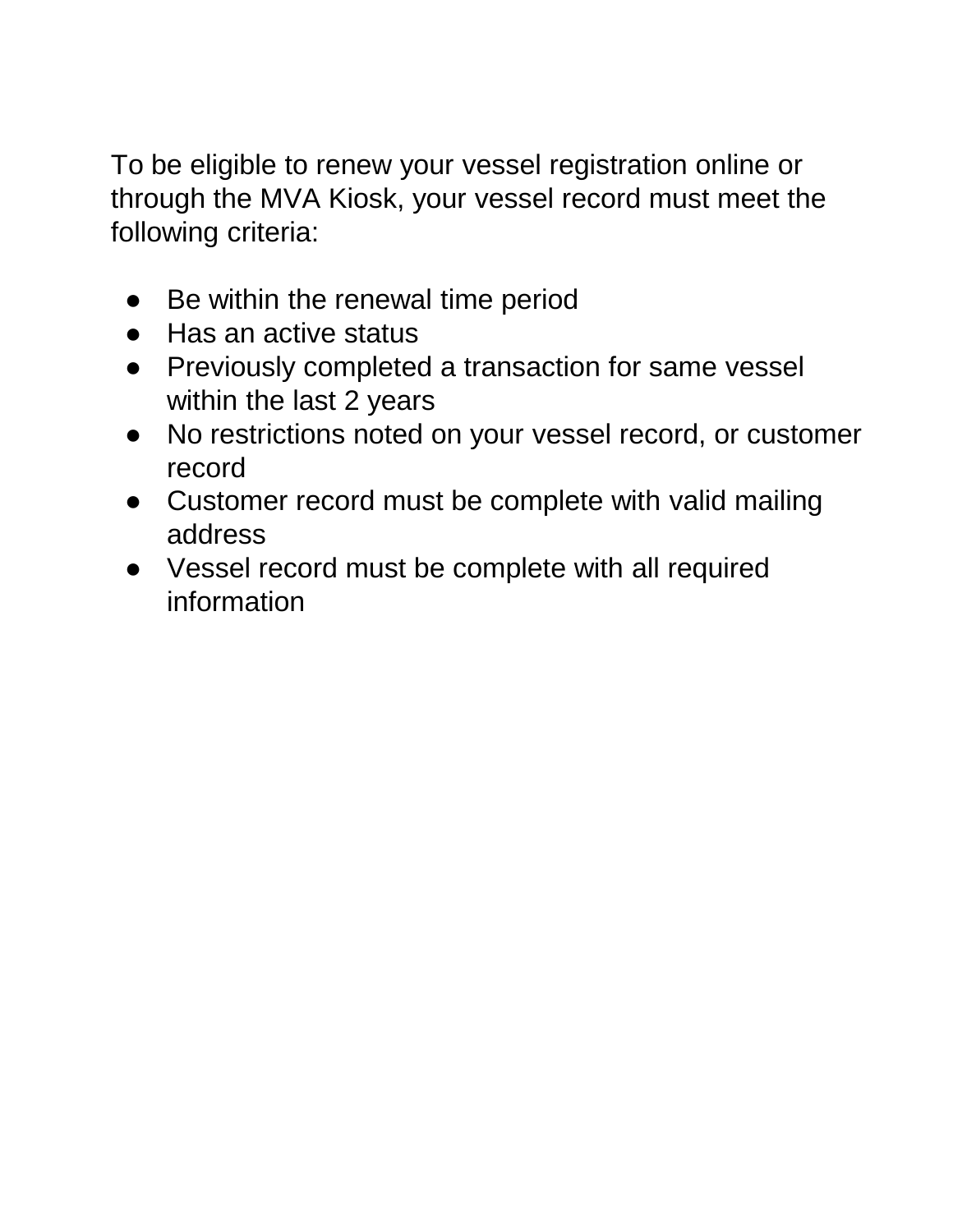Look for Vessel Registration Renewal Link at bottom of the left hand column under the blue ADDITIONAL MD PRODUCTS. Click on Vessel Registration Renewal.

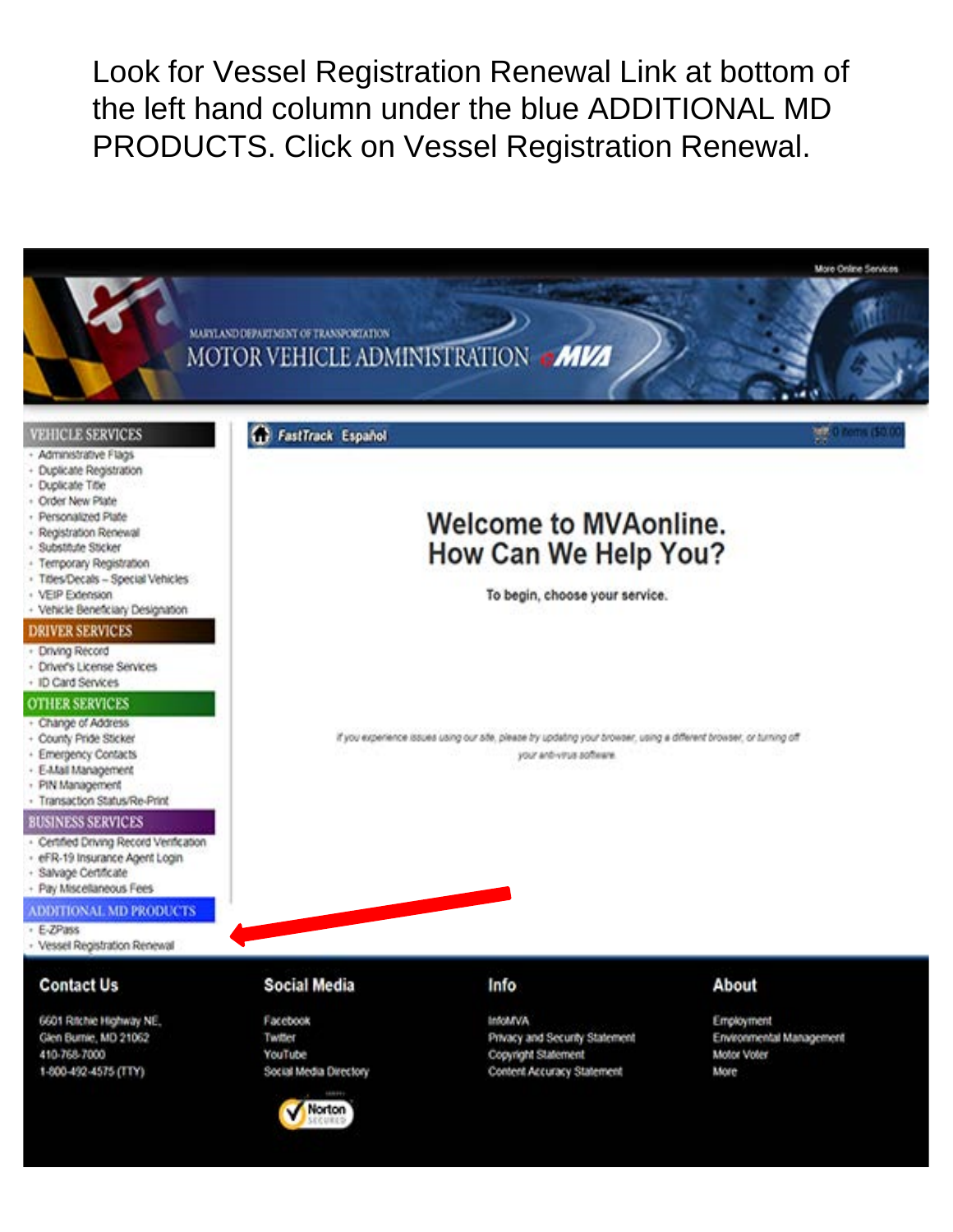# **Enter and confirm your Email Address AND/OR your Phone Number, and press the NEXT button.**



- E-ZPass
- · Vessel Registration Renewal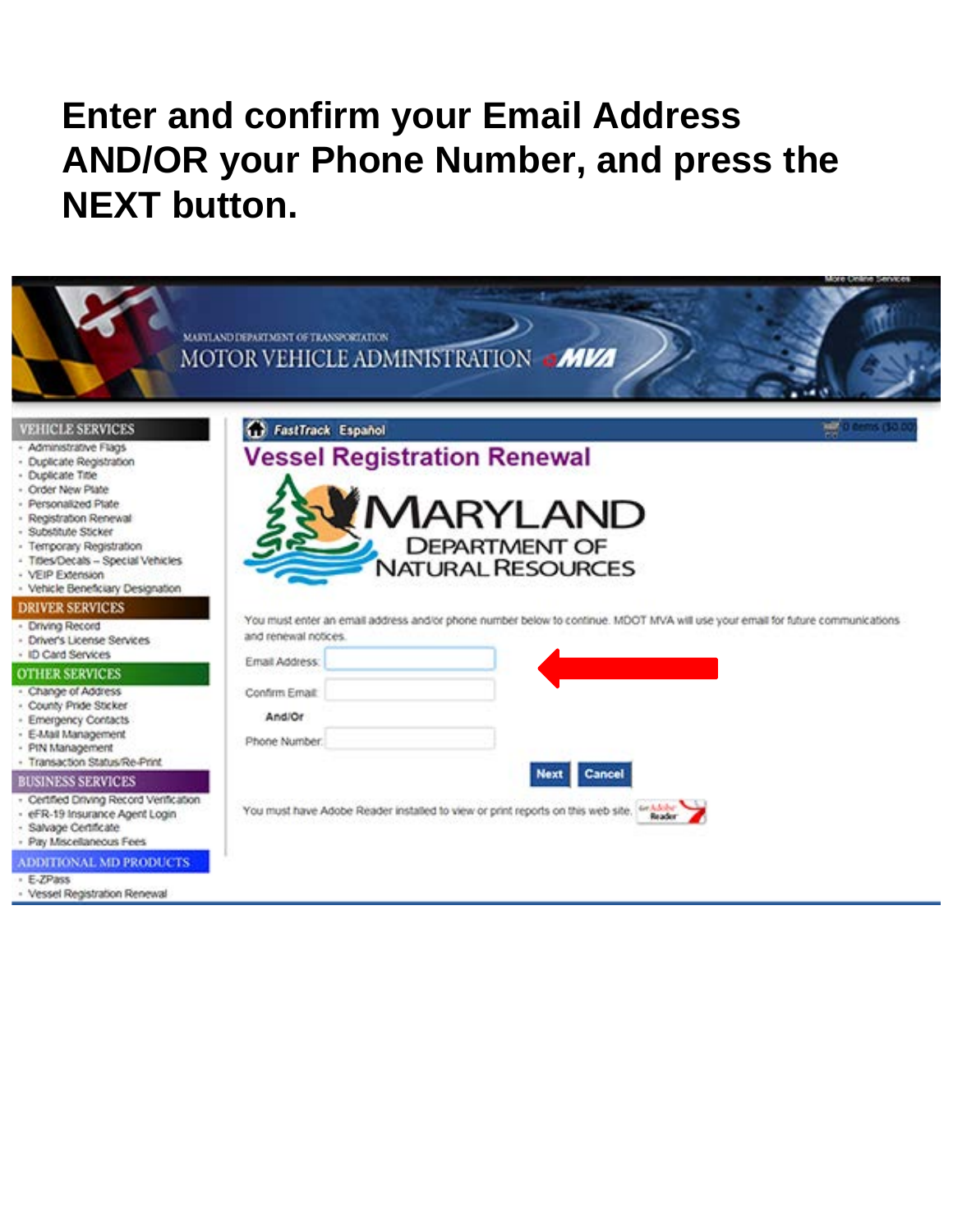## Now you will Enter your Vessel Number and the **Last 4 digits** of the Hull Identification Number (HIN).

|                                                                                                                                                   |                                                                            |        |              |      |                         | More Online Services      |
|---------------------------------------------------------------------------------------------------------------------------------------------------|----------------------------------------------------------------------------|--------|--------------|------|-------------------------|---------------------------|
|                                                                                                                                                   | MARYLAND DEPARTMENT OF TRANSPORTATION<br>MOTOR VEHICLE ADMINISTRATION MIZZ |        |              |      |                         |                           |
| <b>VEHICLE SERVICES</b>                                                                                                                           | FastTrack Español                                                          |        |              |      |                         | <b>Mar</b> Distants (\$p) |
| - Administrative Flags<br>- Duplicate Registration<br>- Duplicate Title                                                                           | <b>Vessel Registration Renewal</b>                                         |        |              |      |                         |                           |
| - Order New Plate<br>- Personalized Plate<br>- Registration Renewal                                                                               | Please enter the information below.                                        |        |              |      |                         |                           |
| - Substitute Sticker<br>- Temporary Registration<br>- Titles/Decals - Special Vehicles                                                            | Vessel Number.                                                             | 574494 |              |      |                         |                           |
| - VEIP Extension<br>- Vehicle Beneficiary Designation                                                                                             | Last 4 digits of Hull #:                                                   | 1276   | $\mathsf{x}$ |      |                         |                           |
| <b>DRIVER SERVICES</b>                                                                                                                            | * Indicates a required field.                                              |        |              |      |                         |                           |
| · Driving Record<br>· Driver's License Services<br>- ID Card Services                                                                             |                                                                            |        |              | Next | Cancel                  |                           |
| <b>OTHER SERVICES</b>                                                                                                                             |                                                                            |        |              |      |                         |                           |
| - Change of Address<br>- County Pride Sticker<br>- Emergency Contacts<br>- E-Mail Management<br>- PIN Management<br>- Transaction Status/Re-Print |                                                                            |        |              |      |                         |                           |
| <b>BUSINESS SERVICES</b>                                                                                                                          |                                                                            |        |              |      | Click Next to continue. |                           |
| - Certified Driving Record Verification<br>- eFR-19 Insurance Agent Login<br>- Salvage Certificate<br>- Pay Miscellaneous Fees                    |                                                                            |        |              |      |                         |                           |
| ADDITIONAL MD PRODUCTS<br>· E-ZPass<br>- Vessel Registration Renewal                                                                              |                                                                            |        |              |      |                         |                           |

**Note:** Enter all or part of the Vessel Number, with or without spaces. (Example: MD 1234 S, MD1234S, 1234 S, 1234S)

Enter the last 4 digits of your Hull Identification Number (HIN).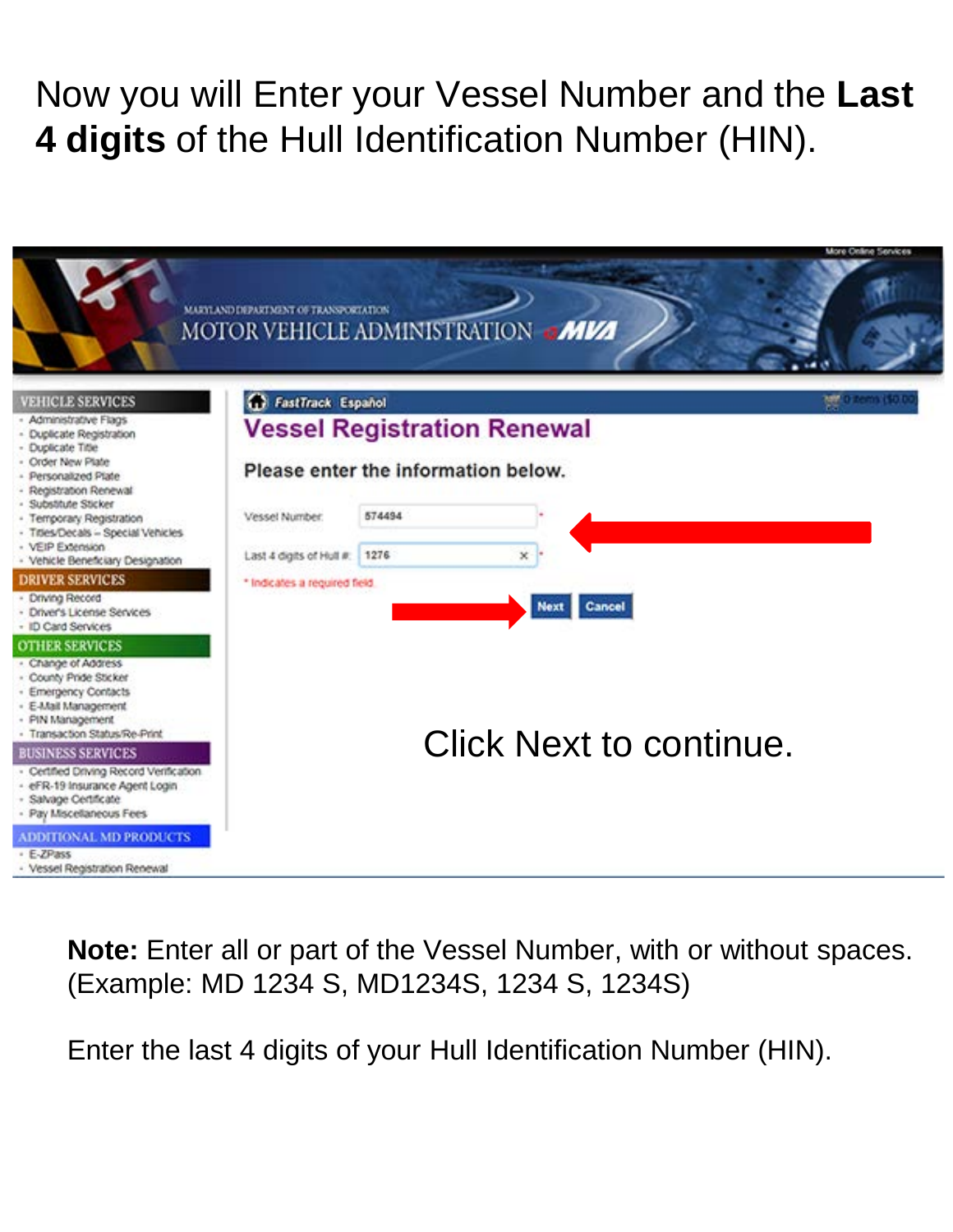## If your vessel is **not** due for renewal at this time, you will see this message.

| <b>G</b> FastTrack Español |                                                                | $\frac{1}{2}$ 0 items (\$0.00 |
|----------------------------|----------------------------------------------------------------|-------------------------------|
|                            | <b>Vessel Registration Renewal</b>                             |                               |
|                            | The vessel you entered is not renewable.                       |                               |
| Vessel Number:             | 574494                                                         |                               |
| Hull Number:               | 3811276                                                        |                               |
| Year:                      | 1976                                                           |                               |
| Manufacturer:              | <b>SEAFARER</b>                                                |                               |
| Model:                     | <b>UK</b>                                                      |                               |
| Vessel Length:             | 37.75                                                          |                               |
| Vessel Horse Power:        | 18.00                                                          |                               |
| Expiration:                |                                                                |                               |
| DNR Message:               | The vessel is not eligible for<br>renewal at this time. Please |                               |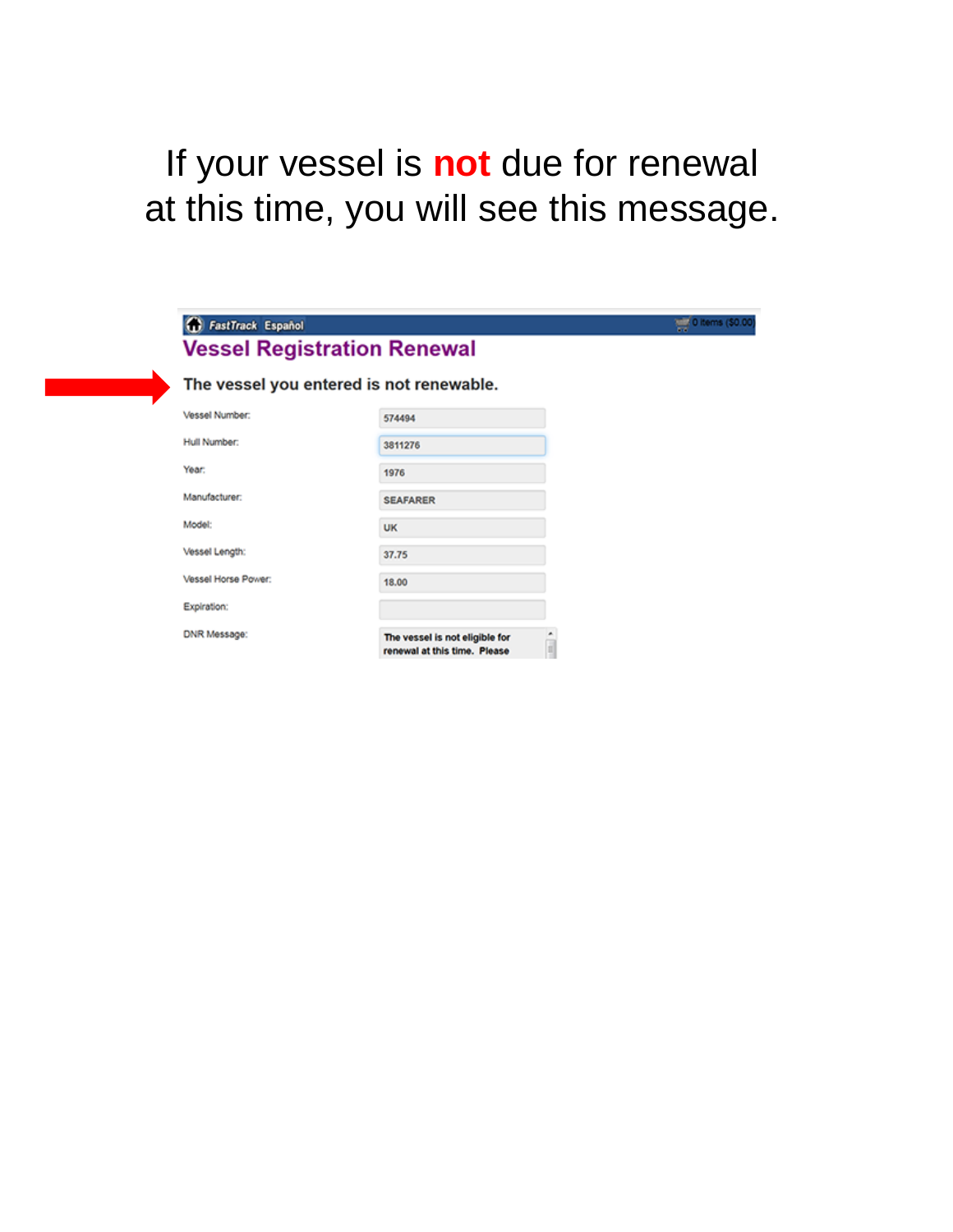### Now you will be asked to Verify the Information about your vessel.

If correct, click on the Yes button.

|                                                                                                                                                            | MARYLAND DEPARTMENT OF TRANSPORTATION | MOTOR VEHICLE ADMINISTRATION                                                   |                |                                                                                                                          |
|------------------------------------------------------------------------------------------------------------------------------------------------------------|---------------------------------------|--------------------------------------------------------------------------------|----------------|--------------------------------------------------------------------------------------------------------------------------|
| <b>VEHICLE SERVICES</b><br>- Administrative Flags<br>- Duplicate Registration<br>- Duplicate Title<br>- Order New Plate<br>- Personalized Plate            | FastTrack Español                     | <b>Vessel Registration Renewal</b><br>Is all of the information below correct? |                |                                                                                                                          |
| - Registration Renewal<br>- Substitute Sticker                                                                                                             | Vessel Number.                        | 574494                                                                         |                | Eligible for Renewal                                                                                                     |
| - Temporary Registration<br>- Titles/Decals -- Special Vehicles                                                                                            | Hull Number:                          | 0811276                                                                        | Renewal Type:  | Documented Use Decal Fee                                                                                                 |
| + VEIP Extension<br>- Vehicle Beneficiary Designation                                                                                                      | Year:                                 | 1976                                                                           | Renewal Price: | 10.00                                                                                                                    |
| <b>DRIVER SERVICES</b><br>· Driving Record<br>· Driver's License Services                                                                                  | Manufacturer                          | <b>SEAFARER</b>                                                                |                | Your registration will be sent to the address below:                                                                     |
| · ID Card Services<br><b>OTHER SERVICES</b>                                                                                                                | Model:                                | <b>UK</b>                                                                      |                | 90** SC**** HAVEN ***** BALTIMORE, MD 21234                                                                              |
| - Change of Address<br>- County Pride Sticker                                                                                                              | Vessel Length:                        | 37.75                                                                          |                |                                                                                                                          |
| - Emergency Contacts<br>- E-Mail Management                                                                                                                | Vessel Horse Power:                   | 18.00                                                                          |                |                                                                                                                          |
| - PIN Management<br>- Transaction Status/Re-Print                                                                                                          | Expiration:                           | $2017 - 10 - 19$                                                               |                |                                                                                                                          |
| <b>BUSINESS SERVICES</b><br>- Certified Driving Record Verification<br>- eFR-19 Insurance Agent Login<br>- Salvage Certificate<br>- Pay Miscellaneous Fees |                                       | true and correct to the best of my knowledge and belief.                       |                | I certify under penalty of perjury that I have verified the hull identification number, and that the statements made are |
| <b>ADDITIONAL MD PRODUCTS</b><br>$E-ZPass$<br>- Vessel Registration Renewal                                                                                |                                       |                                                                                | Cancel<br>Yes  |                                                                                                                          |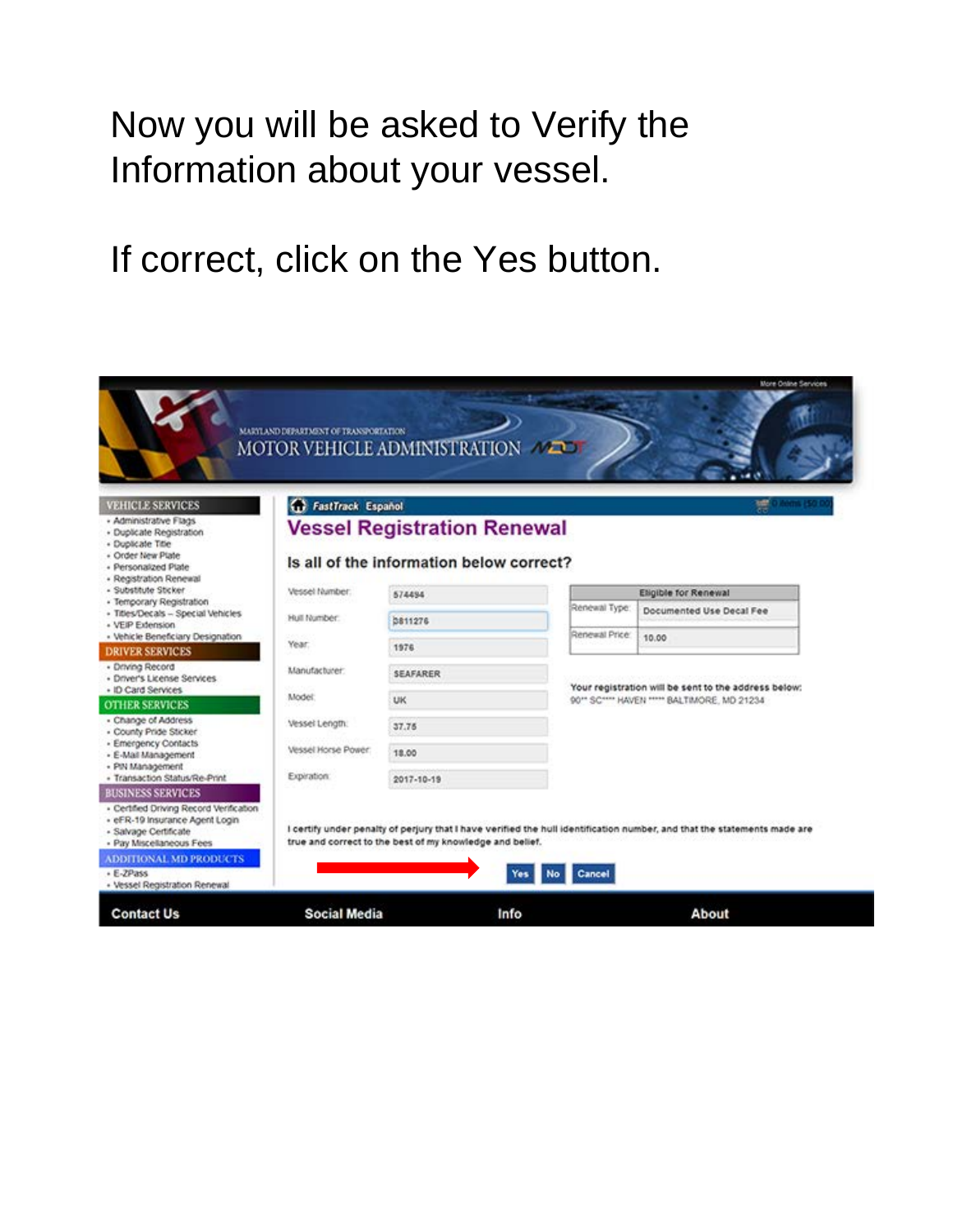Your Vessel Registration Renewal has been added to your shopping cart.

If you have no additional business to conduct with the MVA at this time, click on the Checkout button.

|                                                                                                                                                            |                         | MARYLAND DEPARTMENT OF TRANSPORTATION<br>MOTOR VEHICLE ADMINISTRATION MADE |                    |                                                                                                                                                                                                                                                                                   |                |                           |                            | More Online Services |
|------------------------------------------------------------------------------------------------------------------------------------------------------------|-------------------------|----------------------------------------------------------------------------|--------------------|-----------------------------------------------------------------------------------------------------------------------------------------------------------------------------------------------------------------------------------------------------------------------------------|----------------|---------------------------|----------------------------|----------------------|
| <b>VEHICLE SERVICES</b><br>- Administrative Flags<br>· Duplicate Registration<br>- Duplicate Title<br>- Order New Plate                                    |                         | FastTrack Español<br>The contents of your cart.                            |                    |                                                                                                                                                                                                                                                                                   |                |                           | <b>300 1 Item (\$10 00</b> |                      |
| · Personalized Plate<br>- Registration Renewal<br>• Substitute Sticker                                                                                     |                         |                                                                            | <b>Description</b> |                                                                                                                                                                                                                                                                                   |                | <b>Quantity Expedited</b> | Price                      | <b>Subtotal</b>      |
| - Temporary Registration<br>- Titles/Decals - Special Vehicles<br>- VEIP Extension                                                                         | <b>Delete</b>           | business days.                                                             |                    | DNR Vessel Registration & Decals for DOC #574494 will arrive in 10                                                                                                                                                                                                                | $\overline{1}$ |                           | Each                       | \$10.00 \$10.00      |
| - Vehicle Beneficiary Designation<br><b>DRIVER SERVICES</b><br>- Driving Record<br>· Driver's License Services                                             |                         |                                                                            |                    | I understand it is unlawful to knowingly submit false information to the Motor Vehicle Administration. For vehicle transaction(s), I certify                                                                                                                                      | Total:         | \$10.00                   |                            |                      |
| - ID Card Services<br><b>OTHER SERVICES</b><br>- Change of Address                                                                                         |                         | continuously insured throughout its registration period.                   |                    | the vehicle is covered by at least the minimum amount of insurance required by the Maryland Motor Vehicle Law, and will be                                                                                                                                                        |                |                           |                            |                      |
| - County Pride Sticker<br>- Emergency Contacts<br>- E-Mail Management<br>- PIN Management<br>- Transaction Status/Re-Print                                 | information and belief. |                                                                            |                    | By selecting, "Checkout", I certify, under penalties of perjury, that I meet the eligibility requirements for the products ordered, the<br>information provided herein and any transactions in this shopping cart is my own, and is true and correct to the best of my knowledge, |                |                           |                            |                      |
| <b>BUSINESS SERVICES</b><br>- Certified Driving Record Verification<br>· eFR-19 Insurance Agent Login<br>- Salvage Certificate<br>- Pay Miscellaneous Fees | eligibility.            |                                                                            |                    | I authorize the Maryland Motor Vehicle Administration to verify the information provided on this application, as required, to determine                                                                                                                                           |                |                           |                            |                      |
| <b>ADDITIONAL MD PRODUCTS</b><br>- E-ZPass<br>- Vessel Registration Renewal                                                                                |                         | <b>Checkout</b>                                                            |                    | <b>Continue Shopping</b>                                                                                                                                                                                                                                                          |                | <b>Remove All</b>         |                            |                      |
| <b>Contact Us</b>                                                                                                                                          |                         | <b>Social Media</b>                                                        |                    | Info                                                                                                                                                                                                                                                                              |                | <b>About</b>              |                            |                      |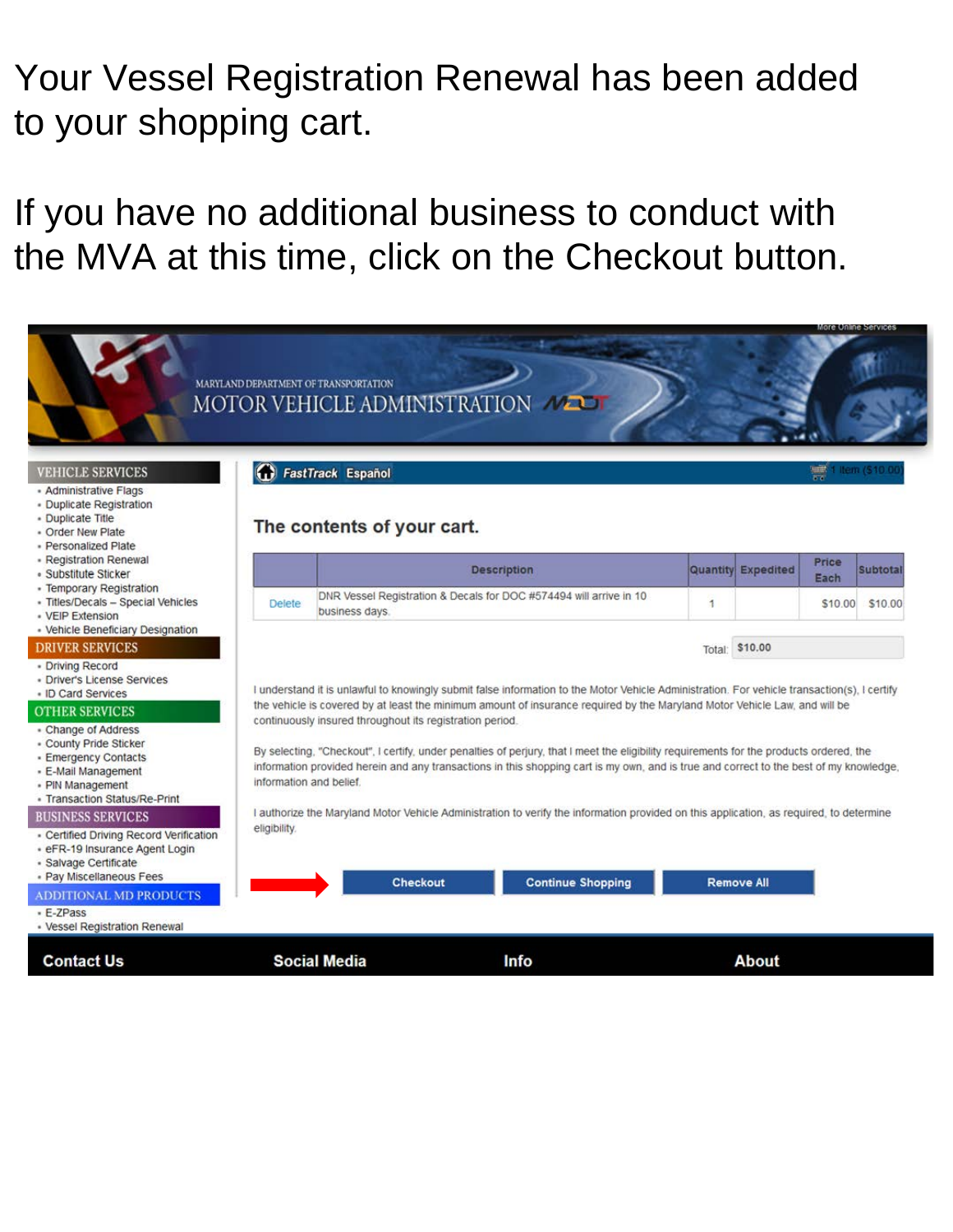### Select your desired method of payment by clicking on one of the icons.



## **Note:** Once you select a credit card or check, you will have **20 minutes to complete your session.**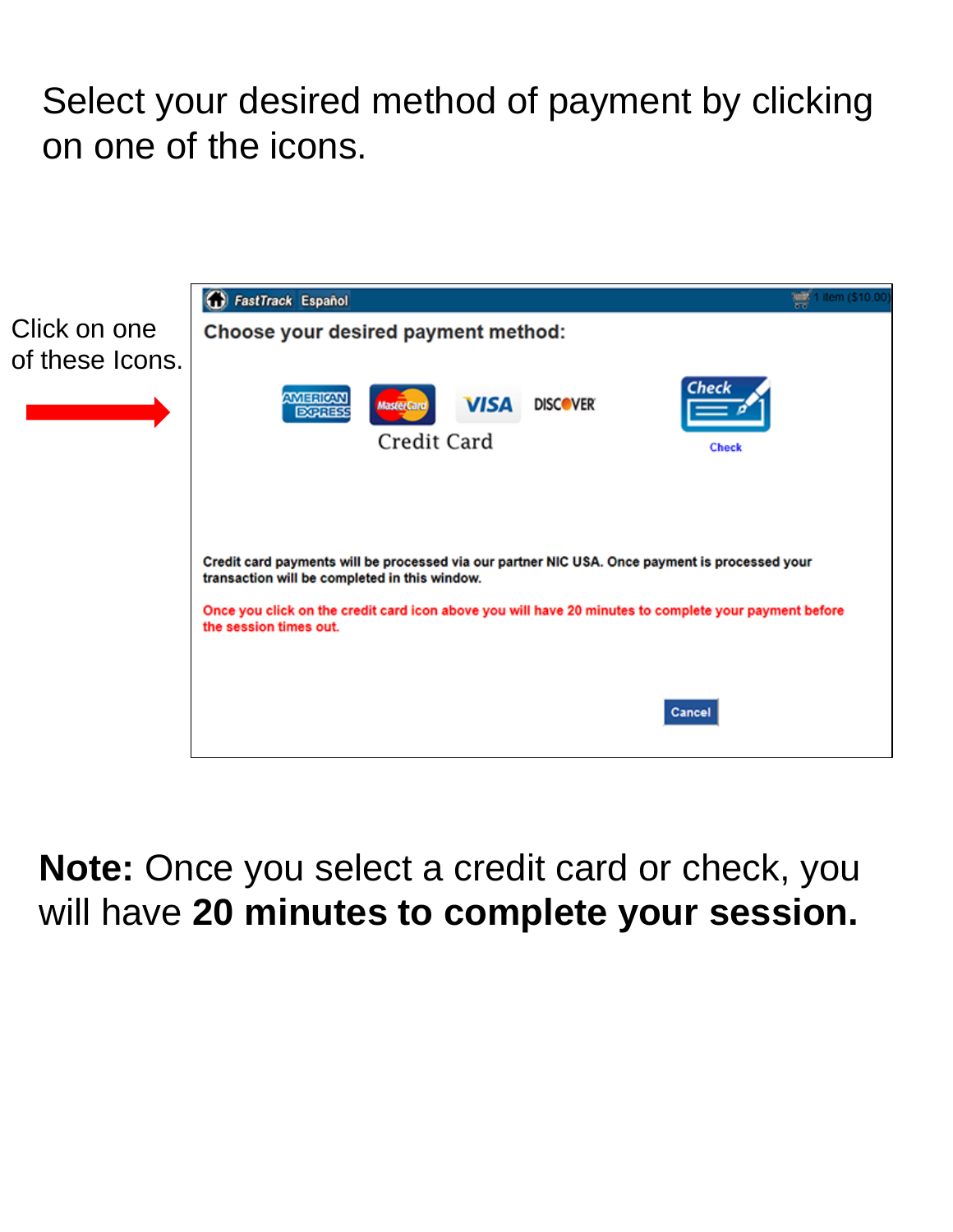Next you will be asked to complete your customer billing information. Click the Next button when ready.

|              | <b>Transaction Detail</b>                                            |   |                    |               |                                  |         | DNR Vessel Registration & Decals for<br>DOC #574494 will arrive in 10 business \$10.00 |
|--------------|----------------------------------------------------------------------|---|--------------------|---------------|----------------------------------|---------|----------------------------------------------------------------------------------------|
|              | The following amounts will be remitted back to the agency.           |   |                    |               |                                  |         | days.<br>Transaction Summary \$10,00                                                   |
| <b>SKU</b>   | Description                                                          |   |                    | Unit<br>Price | Quantity                         | Amount  |                                                                                        |
| M/A-         | DNR Vessel Registration & Decals for DOC #574494 will arrive \$10.00 |   |                    |               | đ,                               | \$10.00 |                                                                                        |
| ESTORE       | in 10 business days.                                                 |   |                    |               |                                  |         | <b>Need Help?</b>                                                                      |
| Total        |                                                                      |   |                    |               |                                  | \$10.00 | Please complete the Customer Information Section                                       |
|              |                                                                      |   |                    |               |                                  |         |                                                                                        |
| Payment      |                                                                      |   |                    |               |                                  |         |                                                                                        |
|              |                                                                      |   |                    |               |                                  |         |                                                                                        |
| Payment Type |                                                                      |   |                    |               |                                  |         |                                                                                        |
|              |                                                                      |   |                    |               |                                  |         |                                                                                        |
|              |                                                                      |   | <b>Credit Card</b> |               |                                  |         |                                                                                        |
|              | <b>Customer Information</b>                                          |   |                    |               |                                  |         | DNR Vessel Registration & Decais for<br>DOC #574494 will arrive in 10 business \$10.00 |
|              |                                                                      |   |                    |               | Complete all required fields ["] |         | days.<br><b>Transaction Summary</b><br>\$10.00                                         |
| Country      | United States                                                        |   |                    |               |                                  |         |                                                                                        |
|              |                                                                      | × |                    |               |                                  |         |                                                                                        |
|              | First Name *                                                         |   | Last fiame."       |               |                                  |         | Need Help?                                                                             |
| John         |                                                                      |   | Dog                |               |                                  | Ø       | Please complete the Customer Information Section                                       |
| Address *    |                                                                      |   |                    |               |                                  |         |                                                                                        |
|              | 580 Taylor Ave                                                       |   |                    |               |                                  |         |                                                                                        |
| Address 2    |                                                                      |   |                    |               |                                  |         |                                                                                        |
|              |                                                                      |   |                    |               |                                  |         | <b>Transaction Summary</b>                                                             |
| City*        |                                                                      |   | State <sup>+</sup> |               |                                  |         |                                                                                        |
|              | Annapolis                                                            |   | MD - Maryland      |               | $\bullet$                        |         | DNR Vessel Registration & Decals for<br>DOC #574494 will arrive in 10 business \$10.00 |
|              | ZIP/Postal Code *                                                    |   |                    |               |                                  |         | days.                                                                                  |
| 21401        |                                                                      | ø |                    |               |                                  |         | \$10.00<br><b>Transaction Summary</b>                                                  |
| Phone        |                                                                      |   | Email * @          |               |                                  |         |                                                                                        |
|              | 410-222-3333                                                         | ø | john doe@gmail.com |               |                                  | ø       | <b>Need Help?</b>                                                                      |
|              |                                                                      |   |                    |               |                                  | Next >  | Please complete the Customer Information Section                                       |
|              |                                                                      |   |                    |               |                                  |         |                                                                                        |
| Payment Info |                                                                      |   |                    |               |                                  |         |                                                                                        |
|              |                                                                      |   |                    |               |                                  |         |                                                                                        |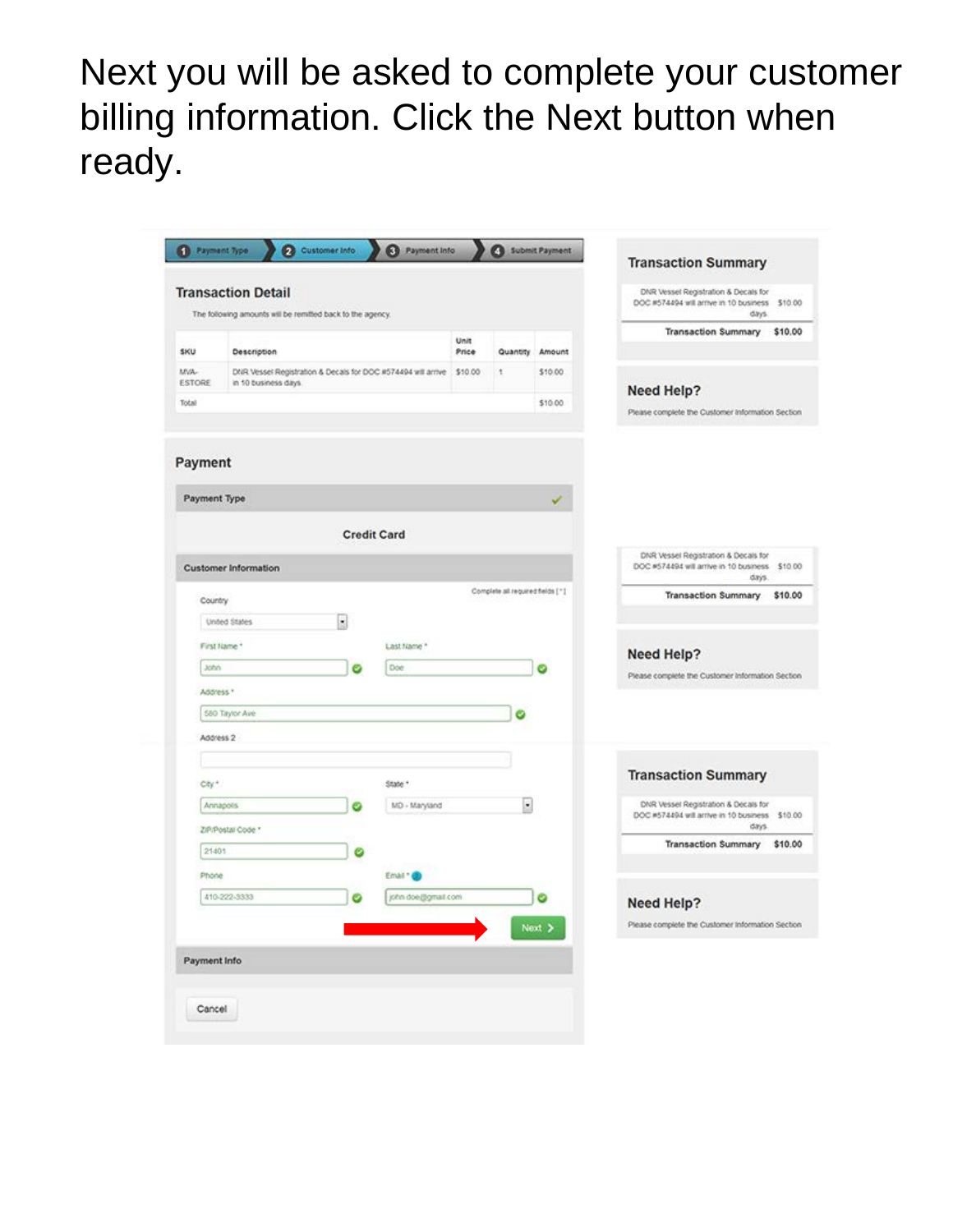|                          | <b>Transaction Detail</b>                                                                    |                                                     |                                  |         | DNR Vessel Registration & Decais for                                                                                    |
|--------------------------|----------------------------------------------------------------------------------------------|-----------------------------------------------------|----------------------------------|---------|-------------------------------------------------------------------------------------------------------------------------|
|                          | The following amounts will be remitted back to the agency.                                   |                                                     |                                  |         | DOC #574494 will arrive in 10 business \$10.00<br>days.                                                                 |
|                          |                                                                                              |                                                     |                                  |         | <b>Transaction Summary</b><br>\$10.00                                                                                   |
| SKU                      | Description                                                                                  | Unit<br><b>Price</b>                                | Quantity                         | Amount  |                                                                                                                         |
| MVA-<br>ESTORE           | DNR Vessel Registration & Decals for DOC #574494 will arrive \$10.00<br>in 10 business days. |                                                     | 1                                | \$10.00 | <b>Need Help?</b>                                                                                                       |
| Total                    |                                                                                              |                                                     |                                  | \$10.00 | You have selected to pay by credit card. Complete                                                                       |
|                          |                                                                                              |                                                     |                                  |         | Customer Billing Information and enter Credit Card<br>Information.                                                      |
| Payment                  |                                                                                              |                                                     |                                  |         |                                                                                                                         |
| Payment Type             |                                                                                              |                                                     |                                  |         |                                                                                                                         |
|                          | <b>Credit Card</b>                                                                           |                                                     |                                  |         |                                                                                                                         |
|                          | <b>Customer Information</b>                                                                  |                                                     |                                  |         | <b>Transaction Summary</b>                                                                                              |
| Address<br>John Doe      | Phone<br>410-222-3333                                                                        |                                                     |                                  | Edd     | DNR Vessel Registration & Decais for<br>DOC #574494 will arrive in 10 business \$10.00<br>days.                         |
| 580 Taylor Ave           | Annapolis, MD 21401                                                                          |                                                     |                                  |         | <b>Transaction Summary</b><br>\$10.00                                                                                   |
| Country<br>United States | Email Address                                                                                | john doe@gmail.com                                  |                                  |         |                                                                                                                         |
| Payment Info             |                                                                                              |                                                     |                                  |         | <b>Need Help?</b>                                                                                                       |
|                          | Credit Card Number *                                                                         | Credit Card Type                                    | Complete all required fields [1] |         | You have selected to pay by credit card. Complete<br>Customer Billing Information and enter Credit Card<br>Information. |
|                          | 411111111111111<br>ø                                                                         | <b>DISCOVER</b><br><b><i><u>STARTONIANO</u></i></b> | <b>SECOND BANK</b>               |         |                                                                                                                         |
|                          | Expiration Month *<br>Expiration Year."                                                      |                                                     |                                  |         |                                                                                                                         |
| May                      | $\blacksquare$<br>2020                                                                       | $\blacksquare$                                      |                                  |         |                                                                                                                         |
| 111                      | Security Code *                                                                              |                                                     |                                  |         |                                                                                                                         |
|                          | Name on Credit Card *                                                                        |                                                     |                                  |         |                                                                                                                         |
|                          | John Doel                                                                                    |                                                     |                                  |         | <b>Need Help?</b>                                                                                                       |
|                          | ø                                                                                            |                                                     |                                  | Next >  | You have selected to pay by credit card. Complete<br>Customer Billing Information and enter Credit Card<br>Information. |

Here is where you provide your credit card information. If you chose to pay by check, you will see a slightly different screen.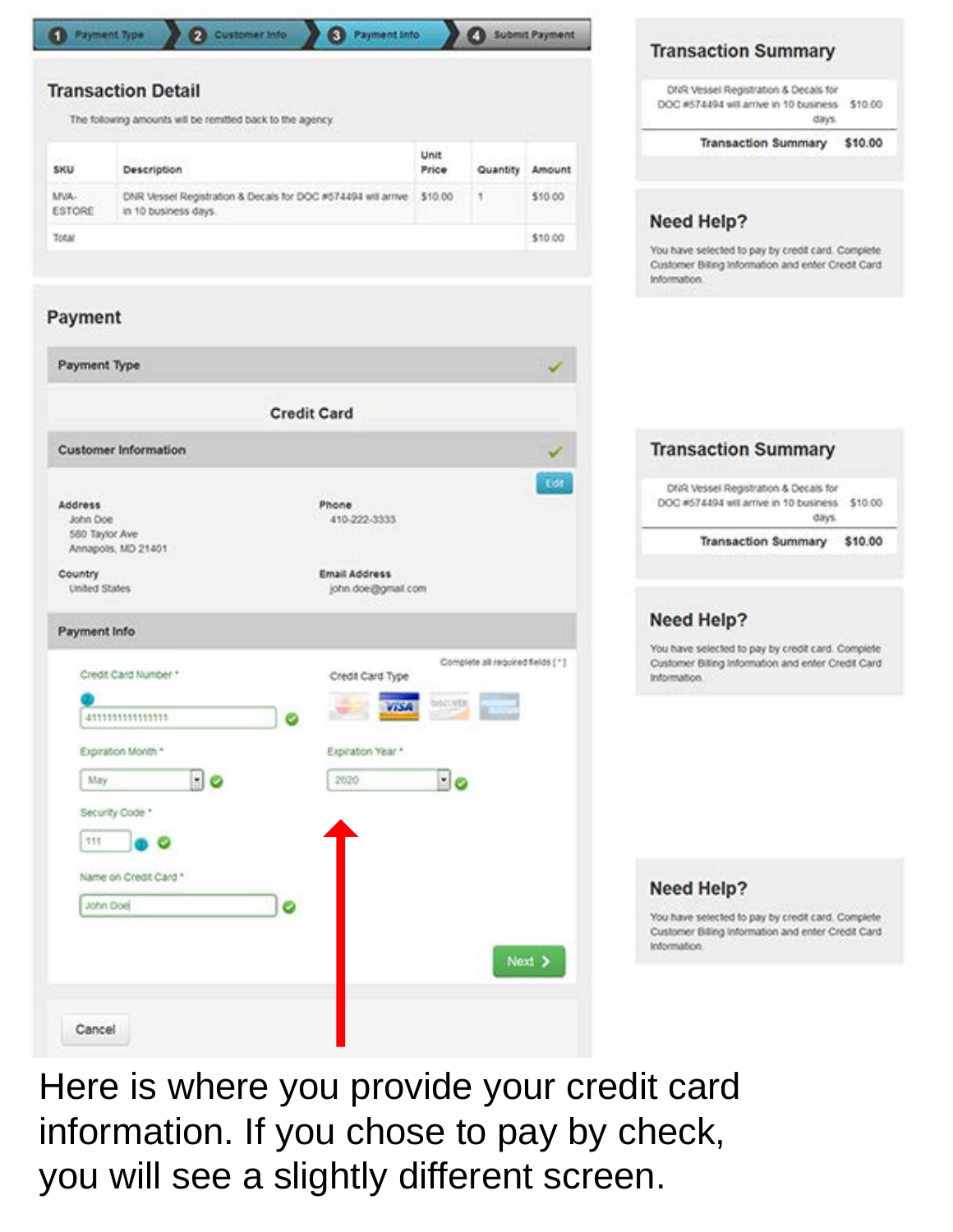|                                                              |                                                                                         |               |                |               | <b>Transaction Summary</b>                                                                                                                                                                                           |
|--------------------------------------------------------------|-----------------------------------------------------------------------------------------|---------------|----------------|---------------|----------------------------------------------------------------------------------------------------------------------------------------------------------------------------------------------------------------------|
|                                                              | <b>Transaction Detail</b><br>The following amounts will be remitted back to the agency. |               |                |               | DNR Vessel Registration & Decals for<br>DOC #574494 will arrive in 10 business \$10.00<br>days.                                                                                                                      |
|                                                              |                                                                                         |               |                |               | <b>Transaction Summary</b><br>\$10.00                                                                                                                                                                                |
| SKU                                                          | Description                                                                             | Unit<br>Price | Quantity       | <b>Amount</b> |                                                                                                                                                                                                                      |
| MVA-<br>ESTORE                                               | DNR Vessel Registration & Decals for DOC #574494 will arrive<br>in 10 business days.    | \$10.00       | 3              | \$10.00       |                                                                                                                                                                                                                      |
| Total                                                        |                                                                                         |               |                | \$10.00       | <b>Need Help?</b>                                                                                                                                                                                                    |
| Payment                                                      |                                                                                         |               |                |               | Review payment information. You may edit Billing<br>and Payment Method here if needed. When<br>complete, Make Payment. You will receive a<br>printable receipt at the end of your successful<br>payment transaction. |
| Payment Type                                                 |                                                                                         |               |                |               |                                                                                                                                                                                                                      |
|                                                              | <b>Credit Card</b>                                                                      |               |                |               |                                                                                                                                                                                                                      |
| <b>Customer Information</b>                                  |                                                                                         |               |                |               |                                                                                                                                                                                                                      |
|                                                              |                                                                                         |               |                | Edit          | <b>Transaction Summary</b>                                                                                                                                                                                           |
| Address<br>John Doe<br>580 Taylor Ave<br>Annapolis, MD 21401 | Phone<br>410-222-3333                                                                   |               |                |               | DNR Vessel Registration & Decals for<br>DOC #574494 will arrive in 10 business \$10.00<br>days.                                                                                                                      |
| Country<br><b>United States</b>                              | Email Address<br>john doe@gmail.com                                                     |               |                |               | <b>Transaction Summary</b><br>\$10.00                                                                                                                                                                                |
| Payment Info                                                 |                                                                                         |               |                |               | <b>Need Help?</b>                                                                                                                                                                                                    |
| Credit Card<br>Visa **** 1111<br>Exp. 05/2020                | Name on Credit Card<br>John Doe                                                         |               |                | Edit          | Review payment information. You may edit Billing<br>and Payment Method here if needed. When<br>complete, Make Payment. You will receive a<br>printable receipt at the end of your successful<br>payment transaction. |
| Cancel                                                       |                                                                                         |               | Submit Payment |               |                                                                                                                                                                                                                      |

Next, you have an opportunity to review all of your information, including your payment method. If satisfied, click on the Submit Payment button.

If not, make any corrections needed using the blue Edit buttons and then Submit Payment.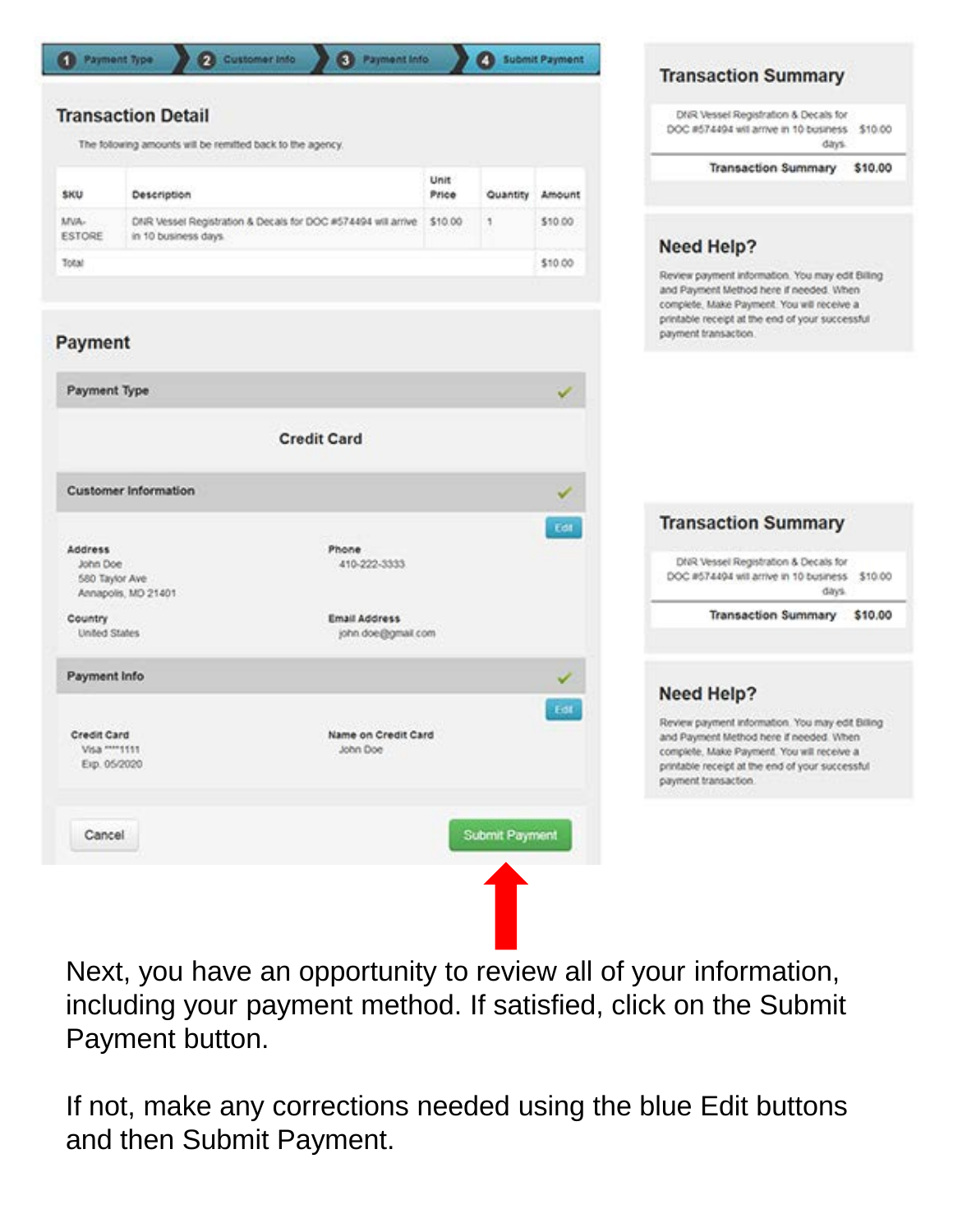# **Please Wait while your payment is being processed.**

## **Do not close this tab or window and do not use the back button.**